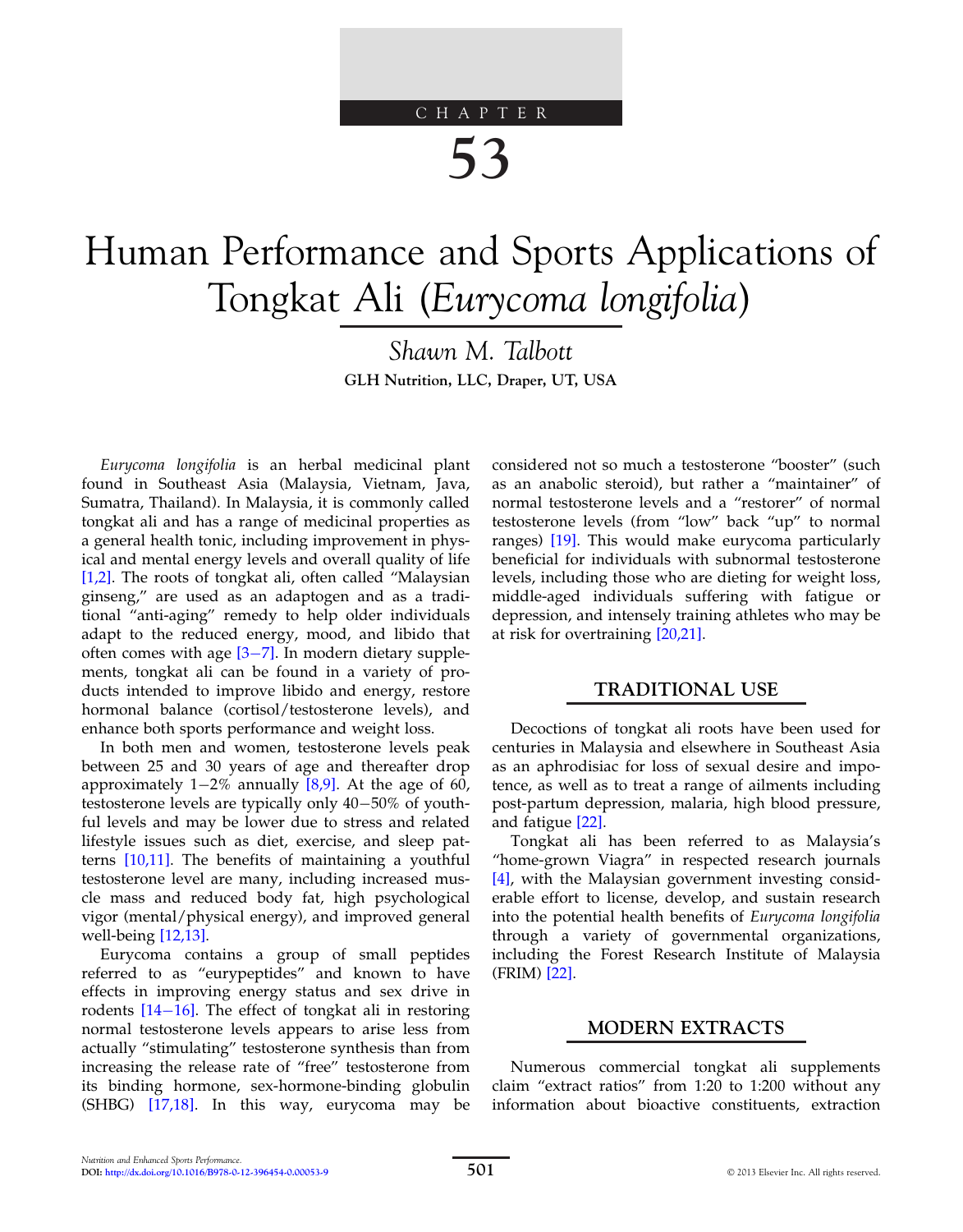methodology (e.g., ethanol versus water), or extract purity. Alcohol extracts of eurycoma have been studied in mice for antimalarial effects of concentrated eurycomalactone [\[23\],](#page-3-0) but also exhibit toxic effects at high doses (LD50 at 2.6  $g/kg$ ), which would preclude safe use in humans as a long-term dietary supplement [\[24,25\]](#page-3-0). In contrast, hot-water root extracts standardized for known bioactive components (1% eurycomanone, 22% protein, 30% polysaccharides, 35% glycosaponin) have been demonstrated to be extremely safe at high doses and for long-term consumption  $[26-28]$  $[26-28]$ .

Properly standardized hot-water extracts [\[2,26,29\]](#page-3-0) have a distinctly bitter taste due to the presence of quassinoids, which are recognized as some of the bitterest compounds in nature [\[30,31\].](#page-3-0) Tongkat ali extracts that do not taste bitter are either not true Eurycoma longifolia root (there are many commercial examples of "fake" tongkat ali extracts) or are subpotent in terms of bioactive constituents, and thus would also be expected to have low efficacy. Because of tongkat ali's reputation for libido benefits, there are several examples of dietary supplements labeled as Eurycoma longifolia but containing none of the actual root, and instead being "spiked" with prescription erectile dysfunction drugs (tadalafil/Cialis, sildenafil/Viagra, vardenafil/Levitra).

#### LABORATORY AND ANIMAL RESEARCH

Bhat and Karim [\[1\]](#page-3-0) conducted an ethnobotanical and pharmacological review on tongkat ali, noting that laboratory research such as cell assay studies offers possible mechanistic support for the myriad traditional uses of tongkat ali, including aphrodisiac [\[32\],](#page-3-0) antimalarial [\[33\]](#page-4-0), antimicrobial [\[34\]](#page-4-0), anticancer [\[35\]](#page-4-0) and antidiabetic effects [\[36\].](#page-4-0)

Numerous rodent studies exist demonstrating reduced anxiety and improved sexual performance following tongkat ali feeding  $[37-40]$  $[37-40]$  $[37-40]$ , with such effects thought to be due to a restoration of normal testosterone levels. Eurycoma's anxiolytic effects have been demonstrated in a variety of behavioral tests, including elevated plus-maze, open field, and anti-fighting, suggesting an equivalent anti-anxiety effect to diazepam as a positive control [\[37\]](#page-4-0).

Animal studies have shown that many of the effects of the extract are mediated by its glycoprotein components [\[14\].](#page-3-0) The mechanism of action of the bioactive complex polypeptides ("eurypeptides" with 36 amino acids) has been shown to be activation of the CYP17 enzyme (17 alpha-hydroxylase and 17,20 lyase) to enhance the metabolism of pregnenolone and progesterone to yield more DHEA (dehydroepiandrosterone) and androstenedione, respectively [\[29\]](#page-3-0). This glycoprotein water-soluble extract of Eurycoma longifolia (tradename:

Physta<sup> $m$ </sup>) has been shown to deliver anti-aging and antistress benefits subsequent to its testosterone-balancing effects [\[41,42\]](#page-4-0).

#### HUMAN-FEEDING TRIALS

Based on a long history of traditional use and confirmation of biological activity via cell culture and animalfeeding studies, several human supplementation studies have been conducted to evaluate the potential benefits of tongkat ali for sexual function, exercise performance, weight loss, and vigor (mental/physical energy).

Importantly, all of the human trials have used the same water-extracted and standardized eurycoma root (Physta<sup> $M$ </sup>, Biotropics Malaysia) for which a patent has been issued jointly to the Government of Malaysia and the Massachusetts Institute of Technology (United States Patent #7,132,117)  $[29]$ . The patent discloses a process whereby Eurycoma longifolia roots undergo an aqueous extraction combined with HPLC and sizeexclusion chromatography to yield a bioactive peptide fraction (a 4300-dalton glycopeptide with 36 amino acids) that is responsible for its effects in maintaining testosterone levels. Physta<sup>™</sup> is a freeze-dried standardized extract of the root of Eurycoma longifolia which contains numerous active compounds including phenolic components, tannins, high molecular weight polysaccharides, glycoproteins, and mucopolysaccharides. The bioactive fraction of Eurycoma longifolia root delivers a demonstrated ability to improve testosterone levels [\[41\]](#page-4-0), increase muscle size and strength [\[43,44\]](#page-4-0), improve overall well-being [\[45,46\]](#page-4-0), accelerate recovery from exercise [\[47\]](#page-4-0), enhance weight loss [\[48,49\],](#page-4-0) reduce stress  $[50]$ , and reduce symptoms of fatigue  $[51–53]$  $[51–53]$ .

In two recent studies of young men undergoing a weight-training regimen [\[43,44\]](#page-4-0) tongkat ali supplementation (100 mg/day of Physta<sup> $M$ </sup>) improved lean body mass, 1 RM strength, and arm circumference to a significantly greater degree compared with a placebo group.

In a recent 12-week trial [\[46\]](#page-4-0) of Eurycoma longifolia supplementation (300 mg/day of Physta<sup> $m$ </sup> in men aged 30-55 years), subjects showed significant improvement compared with placebo in the Physical Functioning domain of the SF-36 survey. In addition, sexual libido was increased by 11% (week 6) and 14% (week 12) and abdominal fat mass was significantly reduced in subjects with BMI  $>$  25 kg/m<sup>2</sup>.

In men with low testosterone levels (average age 51 years), 1 month of daily supplementation with tongkat ali extract (Physta<sup> $m$ </sup>, 200 mg/day) resulted in a significant improvement in serum testosterone levels and quality-of-life parameters [\[41\]](#page-4-0), suggesting a role for tongkat ali as an "adaptogen" against aging-related stress. In another study of healthy adult males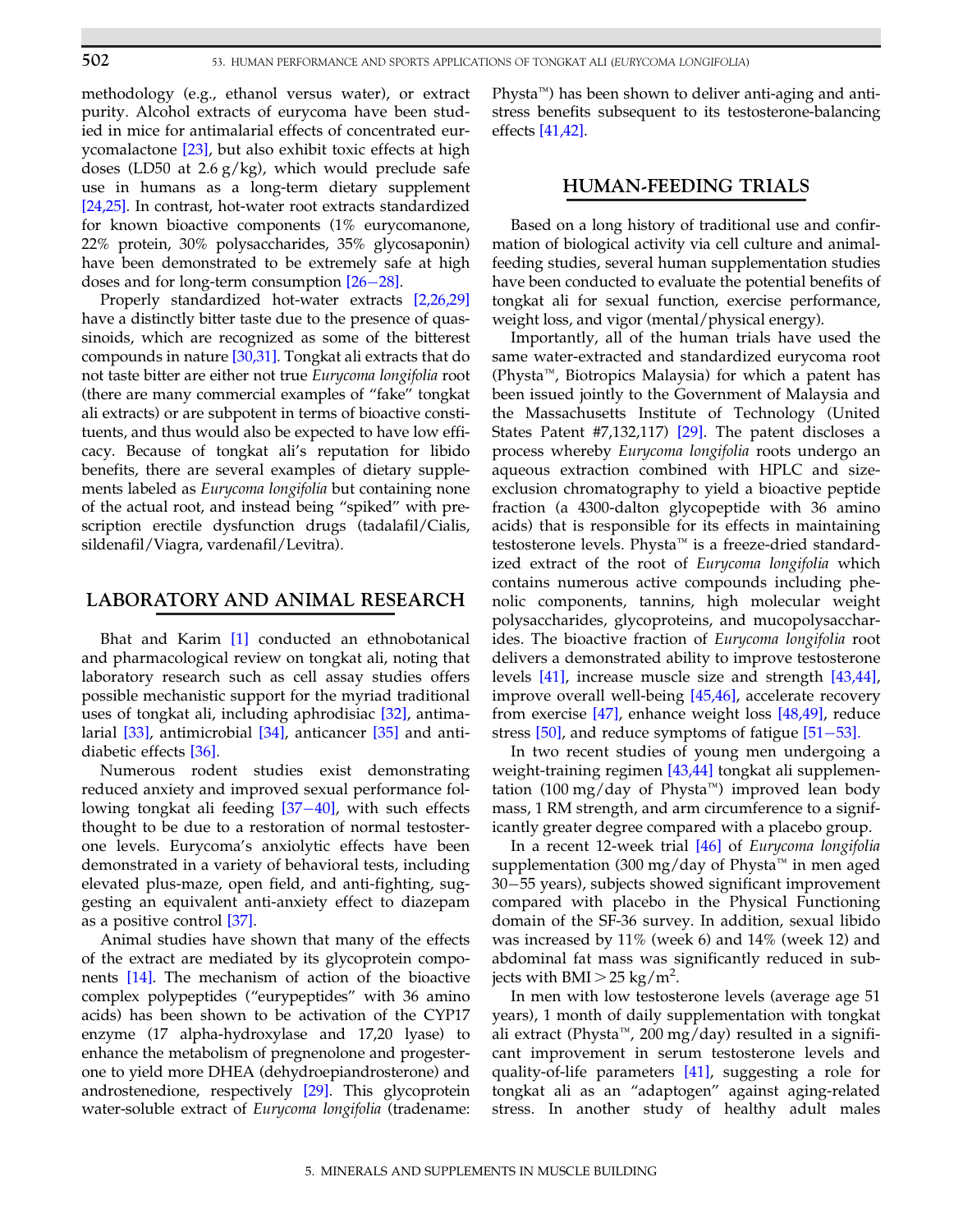(average age 25 years), 100 mg/day of tongkat ali extract (Physta<sup> $m$ </sup>) added to an intensive strengthtraining program (every other day for 8 weeks) resulted in significant improvements in fat-free mass, fat mass, maximal strength (1 RM) and arm circumference compared with a placebo group [\[43\]](#page-4-0). These results indicate that tongkat ali extract can enhance muscle mass and strength gains, while accelerating fat loss, in healthy exercisers, and thus may be considered a natural ergogenic aid for athletes and dieters alike.

In a recent study from our group (submitted), we supplemented 63 subjects (32 Men and 31 women) daily with tongkat ali root extract (Physta, 200 mg/day) or a look-alike placebo for 4 weeks. Significant ( $p < 0.05$ ) mood state improvements were found in the tongkat ali group for Tension  $(-11\%)$ , Anger  $(-12\%)$ , and Confusion  $(-15%)$ . Hormone profile (salivary cortisol and testosterone) was significantly improved by tongkat ali supplementation, with reduced cortisol exposure  $(-16\%)$ , increased testosterone status  $(+37\%)$ , and overall improved cortisol: testosterone ratio  $(-36\%).$ These results indicate that daily supplementation with tongkat ali (Physta) improves stress hormone profile and certain mood state parameters, suggesting an effective natural approach to shielding the body from the detrimental effects of chronic stress, which may include the "stress" of intense exercise training.

One study of middle-aged women (aged  $45-59$ ) years) found that twice-weekly strength training plus 100 mg/day of Eurycoma longifolia extract for 12 weeks enhanced fat-free mass to a greater degree than for women adhering to the same strength-training program and taking a placebo [\[44\]](#page-4-0). Additional studies in dieters  $[48-50]$  $[48-50]$  $[48-50]$  and athletes [\[47\]](#page-4-0) have shown 50–100 mg/day of Tongkat ali extract to help restore normal testosterone levels in supplemented dieters (compared with a typical drop in testosterone among non-supplemented dieters) and supplemented athletes (compared with a typical drop in non-supplemented athletes). In one trial of endurance cyclists [\[47\]](#page-4-0), cortisol levels were 32% lower and testosterone levels were 16% higher in supplemented subjects compared with placebo, indicating a more favorable biochemical profile for promoting an "anabolic" hormone state.

For a dieter, it would be expected for cortisol to rise and testosterone to fall following several weeks of dieting [\[54\].](#page-4-0) This change in hormone balance (elevated cortisol and suppressed testosterone) is an important factor leading to the familiar "plateau" that many dieters hit (when weight loss slows/stops) after  $6-8$  weeks on a weight loss regimen. By maintaining normal testosterone levels, a dieter could expect to also maintain their muscle mass and metabolic rate (versus a drop in both, subsequent to lower testosterone levels) and thus to continue to lose weight without plateauing.

For an athlete, the same rise in cortisol and drop in testosterone is an early signal of "overtraining"—a syndrome characterized by reduced performance, increased injury rates, suppressed immune system activity, increased appetite, moodiness, and weight gain [\[55\]](#page-4-0). Maintenance of normal cortisol/testosterone levels in eurycoma-supplemented subjects may be able to prevent or reduce some of these overtraining symptoms as well as help the athlete to recover more quickly and more completely from daily training bouts.

#### SAFETY

Oral toxicity studies (Wistar rats) have determined the LD50 of Physta<sup> $M$ </sup> as 2000 mg/kg body weight (acute) and the NOAEL (no observed adverse effect level) as greater than 1000 mg/kg body weight (28-day sub-acute feeding), resulting in a classification as Category 5 (extremely safe) according to the United Nations Globally Harmonized System of Classification and Labeling of Chemicals (GHS).

In addition to the very high safety profile demonstrated in the rodent toxicity studies, there are no reported adverse side effects in human studies of tongkat ali supplementation. For example, one 2-month human supplementation trial [\[27\]](#page-3-0) of 20 healthy males (age range  $38-58$ ), found high doses of *Eurycoma longi*folia extract (600 mg/day) to have no influence on blood profiles (hemoglobin, RBC, WBC, etc.) or any deleterious effects on measures of liver or renal function. In our own recent supplementation trial (200 mg/day for 4 weeks), there were no changes in measures of liver enzymes (ALT/AST). Typical dosage recommendations, based on traditional use and on the available scientific evidence in humans, including dieters and athletes, call for  $50-200$  mg/day of a water-extracted tongkat ali root standardized to 22% eurypeptides.

#### SUMMARY

A wide range of investigations, from laboratory research, to animal feeding studies, to human supplementation trials, have confirmed the health benefits and traditional use of tongkat ali root extract. Laboratory evidence shows that eurycoma peptides stimulate release of free testosterone from its binding proteins and improve overall hormone profiles. More than a dozen rodent-feeding studies have demonstrated improved sex drive, balanced hormonal profiles, and enhanced physical function. Human supplementation trials show a clear indication of reduced fatigue, heightened energy and mood, and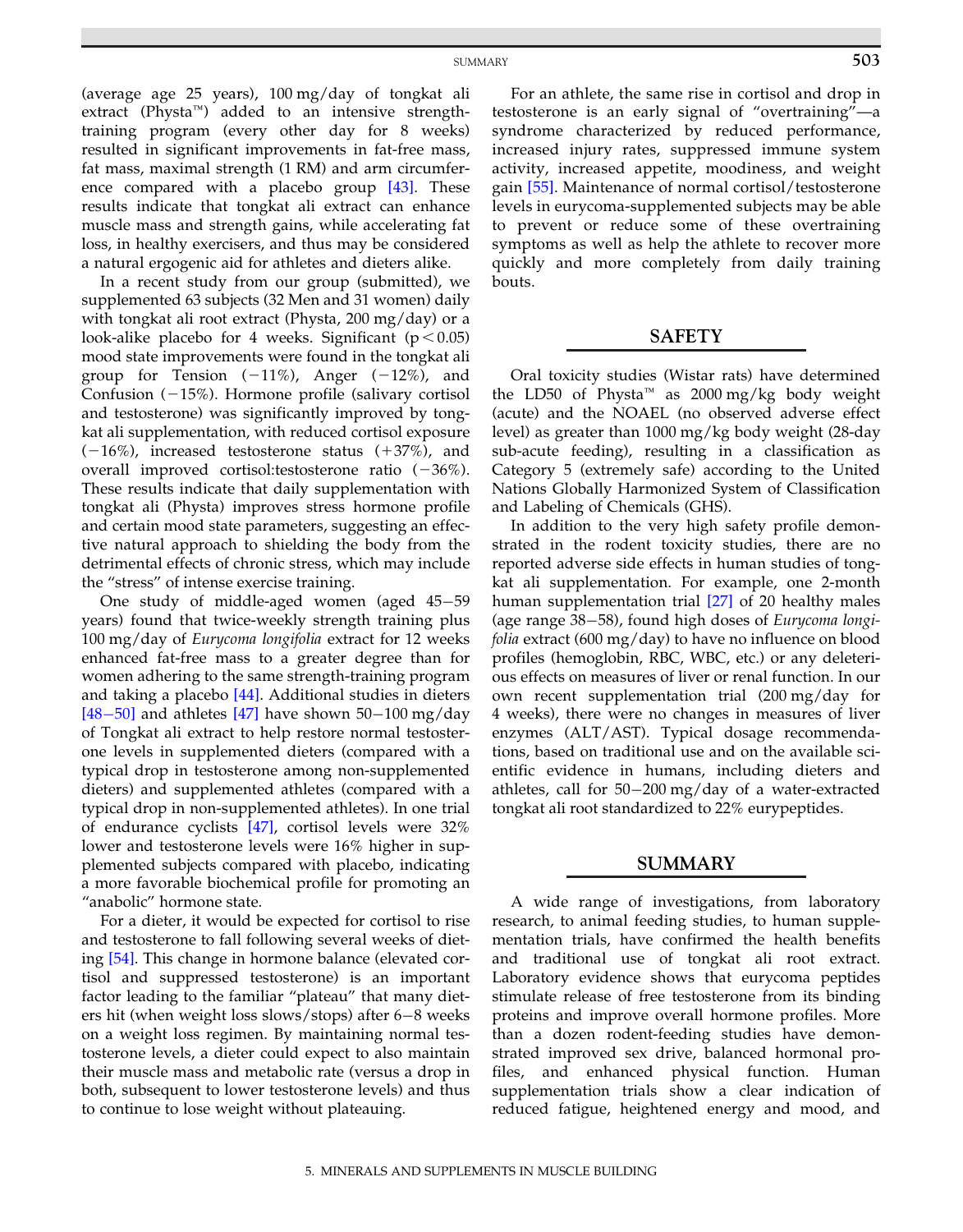<span id="page-3-0"></span>greater sense of well-being in subjects consuming tongkat ali root extracts. It is important to note that the majority of these studies, and all of the human supplementation trials, have been conducted on specific hotwater-extracts of Eurycoma longifolia (which is the traditional Malaysian preparation) produced using a patented extraction process to isolate and concentrate the bioactive compounds (Physta<sup> $m$ </sup>). Some of the tongkat ali extracts currently on the US market are alcoholextracts, which provide a substantially different chemical profile, and may not be as effective or as safe as the more extensively studied hot-water-extracts.

In conclusion, tongkat ali, used for centuries in traditional medicine systems of Southeast Asia for treating lethargy, low libido, depression, and fatigue, appears to have significant potential for restoring hormone balance (cortisol/testosterone) and overall well-being in humans exposed to various modern stressors, including aging, dieting, and exercise stress.

#### Disclosure

The author (S. Talbott) has served as principal investigator on several studies of tongkat ali, including a recent study of Physta, a brand of tongkat ali extract that was funded by the manufacturer, Biotropics Malaysia. Dr. Talbott has no direct financial relationship with Biotropics or with Physta.

## References

- [1] [Bhat R, Karim AA. Tongkat ali \(Eurycoma longifolia Jack\): a](http://refhub.elsevier.com/B978-0-12-396454-0.00053-9/sbref1) [review on its ethnobotany and pharmacological importance.](http://refhub.elsevier.com/B978-0-12-396454-0.00053-9/sbref1) [Fitoterapia 2010;10:1](http://refhub.elsevier.com/B978-0-12-396454-0.00053-9/sbref1)-[11.](http://refhub.elsevier.com/B978-0-12-396454-0.00053-9/sbref1)
- [2] Ali JM, Saad JM. Biochemical effect of Eurycoma longifolia jack on the sexual behavior, fertility, sex hormone, and glycolysis. (Dissertation). Department of Biochemistry, University of Malaysia 1993.
- [3] [Adimoelja A. Phytochemicals and the breakthrough of tradi](http://refhub.elsevier.com/B978-0-12-396454-0.00053-9/sbref2)[tional herbs in the management of sexual dysfunctions. Int J](http://refhub.elsevier.com/B978-0-12-396454-0.00053-9/sbref2) [Androl 2000;23\(Suppl. 2\):82](http://refhub.elsevier.com/B978-0-12-396454-0.00053-9/sbref2)-[4.](http://refhub.elsevier.com/B978-0-12-396454-0.00053-9/sbref2)
- [4] [Cyranoski D. Malaysian researchers bet big on home-grown](http://refhub.elsevier.com/B978-0-12-396454-0.00053-9/sbref3) [Viagra. Nat Med 2005;11\(9\):912.](http://refhub.elsevier.com/B978-0-12-396454-0.00053-9/sbref3)
- [5] [Joseph S, Sugumaran M, Lee KLW. Herbs of Malaysia. An](http://refhub.elsevier.com/B978-0-12-396454-0.00053-9/sbref4) [introduction to the medicinal, culinary, aromatic and cosmetic](http://refhub.elsevier.com/B978-0-12-396454-0.00053-9/sbref4) [use of herbs. Federal Publications Sdn Berhad; 2005.](http://refhub.elsevier.com/B978-0-12-396454-0.00053-9/sbref4)
- [6] Wan Hassan, WE. Healing herbs of Malaysia. Federal Land Development Authority (FELDA) 2007.
- [7] [Zhari I, Norhayati I, Jaafar L. Malaysian herbal monograph, 1.](http://refhub.elsevier.com/B978-0-12-396454-0.00053-9/sbref5) [Malaysian Monograph Committee; 1999. pp. 67](http://refhub.elsevier.com/B978-0-12-396454-0.00053-9/sbref5)-[70.](http://refhub.elsevier.com/B978-0-12-396454-0.00053-9/sbref5)
- [8] [Araujo AB, Wittert GA. Endocrinology of the aging male. Best](http://refhub.elsevier.com/B978-0-12-396454-0.00053-9/sbref6) [Pract Res Clin Endocrinol Metab 2011;25\(2\):303](http://refhub.elsevier.com/B978-0-12-396454-0.00053-9/sbref6)-[19.](http://refhub.elsevier.com/B978-0-12-396454-0.00053-9/sbref6)
- [9] [Traish AM, Miner MM, Morgentaler A, Zitzmann M.](http://refhub.elsevier.com/B978-0-12-396454-0.00053-9/sbref7) [Testosterone deficiency. Am J Med 2011;124\(7\):578](http://refhub.elsevier.com/B978-0-12-396454-0.00053-9/sbref7)-[87.](http://refhub.elsevier.com/B978-0-12-396454-0.00053-9/sbref7)
- [10] [Henning PC, Park BS, Kim JS. Physiological decrements during](http://refhub.elsevier.com/B978-0-12-396454-0.00053-9/sbref8) [sustained military operational stress. Mil Med 2011;176](http://refhub.elsevier.com/B978-0-12-396454-0.00053-9/sbref8)  $(9):991 - 7.$  $(9):991 - 7.$  $(9):991 - 7.$
- [11] [Gatti R, De Palo EF. An update: salivary hormones and physi](http://refhub.elsevier.com/B978-0-12-396454-0.00053-9/sbref9)[cal exercise. Scand J Med Sci Sports 2011;21\(2\):157](http://refhub.elsevier.com/B978-0-12-396454-0.00053-9/sbref9)-[69.](http://refhub.elsevier.com/B978-0-12-396454-0.00053-9/sbref9)
- [12] [Miller KK. Androgen deficiency: effects on body composition.](http://refhub.elsevier.com/B978-0-12-396454-0.00053-9/sbref10) [Pituitary 2009;12\(2\):116](http://refhub.elsevier.com/B978-0-12-396454-0.00053-9/sbref10)-[24.](http://refhub.elsevier.com/B978-0-12-396454-0.00053-9/sbref10)
- [13] [Grossmann M. Low testosterone in men with type 2 diabetes:](http://refhub.elsevier.com/B978-0-12-396454-0.00053-9/sbref11) [significance and treatment. J Clin Endocrinol Metab 2011;96](http://refhub.elsevier.com/B978-0-12-396454-0.00053-9/sbref11)  $(8):2341-53.$  $(8):2341-53.$  $(8):2341-53.$
- [14] [Asiah O, Nurhanan MY, Ilham MA. Determination of bioactive](http://refhub.elsevier.com/B978-0-12-396454-0.00053-9/sbref12) [peptide \(4.3 kDa\) as an aphrodisiac marker in six Malaysia](http://refhub.elsevier.com/B978-0-12-396454-0.00053-9/sbref12) [plants. J Trop For Sci 2007;19\(1\):61](http://refhub.elsevier.com/B978-0-12-396454-0.00053-9/sbref12)-[3.](http://refhub.elsevier.com/B978-0-12-396454-0.00053-9/sbref12)
- [15] [Zanoli P, Zavatti M, Montanari C, Baraldi M. Influence of](http://refhub.elsevier.com/B978-0-12-396454-0.00053-9/sbref13) [Eurycoma longifolia on the copulatory activity of sexually slug](http://refhub.elsevier.com/B978-0-12-396454-0.00053-9/sbref13)[gish and impotent male rats. J Ethnopharmacol 2009;126:308](http://refhub.elsevier.com/B978-0-12-396454-0.00053-9/sbref13)-[13.](http://refhub.elsevier.com/B978-0-12-396454-0.00053-9/sbref13)
- [16] [Ang HH, Ikeda S, Gan EK. Evaluation of the potency activity of](http://refhub.elsevier.com/B978-0-12-396454-0.00053-9/sbref14) [aphrodisiac in Eurycoma longifolia Jack. Phytother Res 2001;15](http://refhub.elsevier.com/B978-0-12-396454-0.00053-9/sbref14)  $(5):435-6.$  $(5):435-6.$  $(5):435-6.$
- [17] [Chaing HS, Merino-chavez G, Yang LL, Wang FN, Hafez ES.](http://refhub.elsevier.com/B978-0-12-396454-0.00053-9/sbref15) [Medicinal plants: conception/contraception. Adv Contracept](http://refhub.elsevier.com/B978-0-12-396454-0.00053-9/sbref15) Deliv Syst 1994:10(3-[4\):355](http://refhub.elsevier.com/B978-0-12-396454-0.00053-9/sbref15)-[63.](http://refhub.elsevier.com/B978-0-12-396454-0.00053-9/sbref15)
- [18] Tambi, MI. Water soluble extract of Eurycoma longifolia in enhancing testosterone in males. In: Proceedings of the International Trade Show and Conference, Supply Side West, Las Vegas, NV, USA;  $2003$ . October  $1-3$ .
- [19] [Talbott S, Talbott J, Christopulos AM, Ekberg C, Larsen W,](http://refhub.elsevier.com/B978-0-12-396454-0.00053-9/sbref16) [Jackson. V. Ancient wisdom meets modern ailment](http://refhub.elsevier.com/B978-0-12-396454-0.00053-9/sbref16) - [tradi](http://refhub.elsevier.com/B978-0-12-396454-0.00053-9/sbref16)[tional asian medicine improves psychological vigor in stressed](http://refhub.elsevier.com/B978-0-12-396454-0.00053-9/sbref16) [subjects. Prog Nutr 2010;12\(1\): April.](http://refhub.elsevier.com/B978-0-12-396454-0.00053-9/sbref16)
- [20] [Tambi MI. Eurycoma longifolia jack: a potent adaptogen in the](http://refhub.elsevier.com/B978-0-12-396454-0.00053-9/sbref17) [form of water-soluble extract with the effects of maintaining](http://refhub.elsevier.com/B978-0-12-396454-0.00053-9/sbref17) [men's health. Asian J Androl 2006;8\(Suppl. 1\):49](http://refhub.elsevier.com/B978-0-12-396454-0.00053-9/sbref17)-[50.](http://refhub.elsevier.com/B978-0-12-396454-0.00053-9/sbref17)
- [21] [Talbott S, Christopulos AM, Richards. E. A lifestyle approach](http://refhub.elsevier.com/B978-0-12-396454-0.00053-9/sbref18) [to controlling holiday stress and weight gain. Med Sci Sports](http://refhub.elsevier.com/B978-0-12-396454-0.00053-9/sbref18) [Exerc 2006;38\(5\): Supplement, Abstract #2478, May.](http://refhub.elsevier.com/B978-0-12-396454-0.00053-9/sbref18)
- [22] [Azmi MMI, Fauzi A, Norini H. Economic analysis of E. longifo](http://refhub.elsevier.com/B978-0-12-396454-0.00053-9/sbref19)[lia \(Tongkat Ali\) harvesting in peninsular Malaysia. New](http://refhub.elsevier.com/B978-0-12-396454-0.00053-9/sbref19) [Dimensions in Complementary Health Care 2004;:91](http://refhub.elsevier.com/B978-0-12-396454-0.00053-9/sbref19)-[9.](http://refhub.elsevier.com/B978-0-12-396454-0.00053-9/sbref19)
- [23] [Satayavivad J, Soonthornchareonnon N, Somanabandhu A,](http://refhub.elsevier.com/B978-0-12-396454-0.00053-9/sbref20) [Thebtaranonth Y. Toxicological and antimalarial activity of eur](http://refhub.elsevier.com/B978-0-12-396454-0.00053-9/sbref20)[ycomalactone and Eurycoma lingifolia Jack extracts in mice.](http://refhub.elsevier.com/B978-0-12-396454-0.00053-9/sbref20) [Thai J Phytopharm 1998;5\(2\):14](http://refhub.elsevier.com/B978-0-12-396454-0.00053-9/sbref20)-[27.](http://refhub.elsevier.com/B978-0-12-396454-0.00053-9/sbref20)
- [24] [Chan KL, Choo CY. The toxicity of some quassinoids from](http://refhub.elsevier.com/B978-0-12-396454-0.00053-9/sbref21) [Eurycoma longifolia. Planta Med 2002;68\(7\):662](http://refhub.elsevier.com/B978-0-12-396454-0.00053-9/sbref21)-[4.](http://refhub.elsevier.com/B978-0-12-396454-0.00053-9/sbref21)
- [25] [Le-Van-Thoi, Nguyen-Ngoc-Suong. Constituents of Eurycoma](http://refhub.elsevier.com/B978-0-12-396454-0.00053-9/sbref22) [longifolia Jack. J Org Chem 1970;35\(4\):1104](http://refhub.elsevier.com/B978-0-12-396454-0.00053-9/sbref22)-[9.](http://refhub.elsevier.com/B978-0-12-396454-0.00053-9/sbref22)
- [26] [Athimulam A, Kumaresan S, Foo DCY, Sarmidi MR, Aziz RA.](http://refhub.elsevier.com/B978-0-12-396454-0.00053-9/sbref23) [Modelling and optimization of E. longifolia water extract pro](http://refhub.elsevier.com/B978-0-12-396454-0.00053-9/sbref23)[duction. Food Bioprod Process 2006;84\(C2\):139](http://refhub.elsevier.com/B978-0-12-396454-0.00053-9/sbref23)-[49.](http://refhub.elsevier.com/B978-0-12-396454-0.00053-9/sbref23)
- [27] [Mohd MAR, Tambi I, Kadir AA. Human toxicology and clinical](http://refhub.elsevier.com/B978-0-12-396454-0.00053-9/sbref24) [observations of Eurycoma longofiola on men's health. Int J](http://refhub.elsevier.com/B978-0-12-396454-0.00053-9/sbref24) [Androl 2005;28\(Suppl. 1\): June.](http://refhub.elsevier.com/B978-0-12-396454-0.00053-9/sbref24)
- [28] [Lin LC, Peng CY, Wang HS, Lee KWW. Reinvestigation of the](http://refhub.elsevier.com/B978-0-12-396454-0.00053-9/sbref25) [chemical constituents of Eurycoma longifolia. Clin Pharm J](http://refhub.elsevier.com/B978-0-12-396454-0.00053-9/sbref25) 2001:53:97-[106.](http://refhub.elsevier.com/B978-0-12-396454-0.00053-9/sbref25)
- [29] Sambandan, TG, Rha CK, Kadir AA, Aminudim N, Saad J-M. Bioactive fraction of Eurycoma longifolia. U.S. Patent No. 7132117, November 2007.
- [30] [Bedir E, Abou-Gazar H, Ngwendson JN, Khan IA. Eurycomaoside:](http://refhub.elsevier.com/B978-0-12-396454-0.00053-9/sbref26) [a new quassinoid-type glycoside from the roots of Eurycoma longi](http://refhub.elsevier.com/B978-0-12-396454-0.00053-9/sbref26)[folia. Chem Pharm Bull \(Tokyo\) 2003;51\(11\):1301](http://refhub.elsevier.com/B978-0-12-396454-0.00053-9/sbref26)-[3.](http://refhub.elsevier.com/B978-0-12-396454-0.00053-9/sbref26)
- [31] [Darise M, Kohda H, Mizutani K, Tanaka O. Eurycomanone and](http://refhub.elsevier.com/B978-0-12-396454-0.00053-9/sbref27) [eurycomanol, quassinoids from the roots of Eurycoma longifo](http://refhub.elsevier.com/B978-0-12-396454-0.00053-9/sbref27)[lia. Phytochemistry 1982;21:2091](http://refhub.elsevier.com/B978-0-12-396454-0.00053-9/sbref27)-[3.](http://refhub.elsevier.com/B978-0-12-396454-0.00053-9/sbref27)
- [32] [Ang HH, Cheang HS, Yusof AP. Effects of Eurycoma longifolia](http://refhub.elsevier.com/B978-0-12-396454-0.00053-9/sbref28) [Jack \(Tongkat Ali\) on the initiation of sexual performance of](http://refhub.elsevier.com/B978-0-12-396454-0.00053-9/sbref28) [inexperienced castrated male rats. Exp Anim 2000;49\(1\):35](http://refhub.elsevier.com/B978-0-12-396454-0.00053-9/sbref28)-[8.](http://refhub.elsevier.com/B978-0-12-396454-0.00053-9/sbref28)